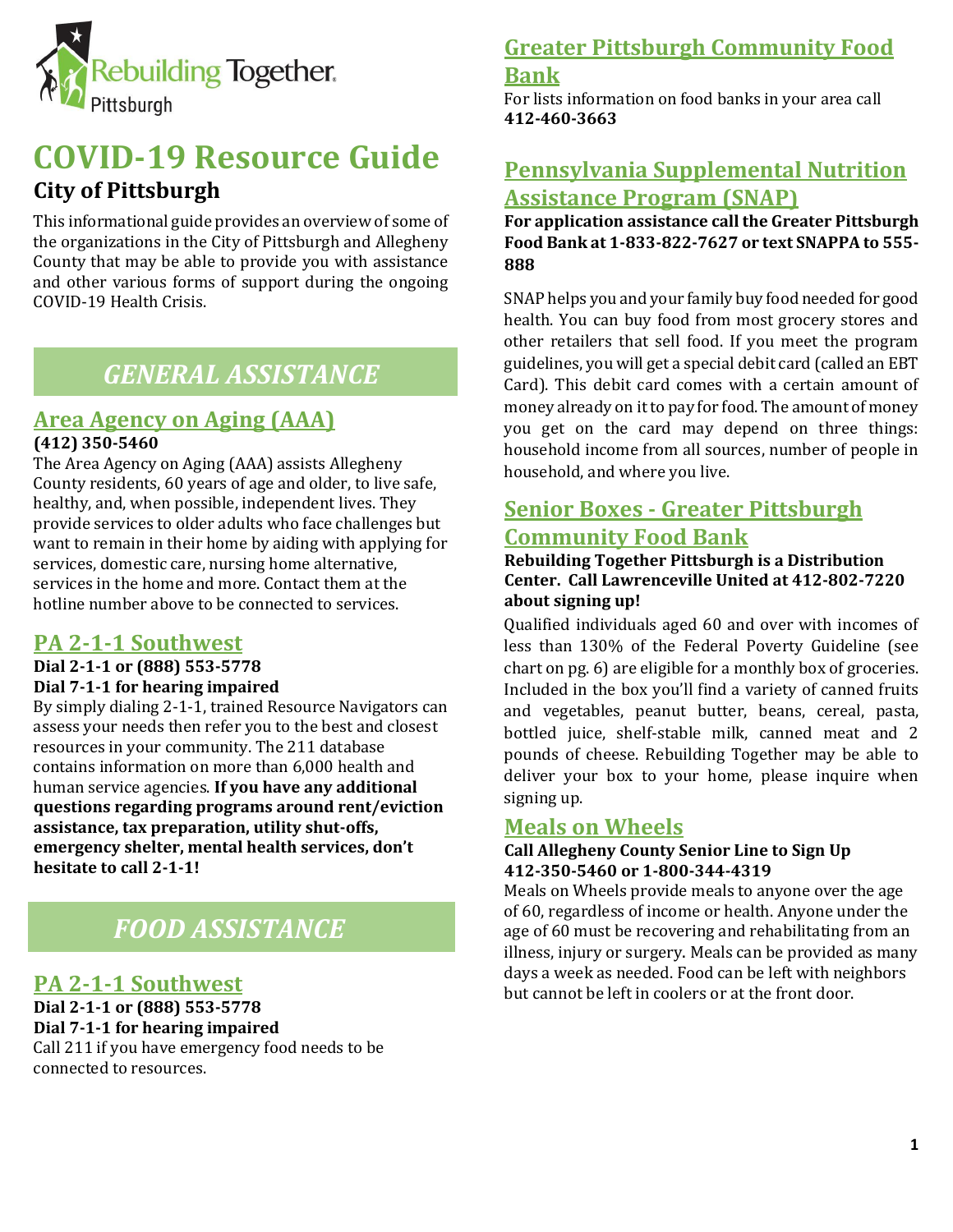# *FINANCIAL ASSITANCE*

# **COVID-19 Housing Stabilization Fund**

## **Call 2-1-1 to apply**

The Urban Redevelopment Authority of Pittsburgh's (URA) new program for households at or below 80% Area Median Income (AMI) (see chart on pg.6) who have been affected by the economic impact of the COVID-19 pandemic. The COVID-19 Housing Stabilization Fund is designed to provide short-term assistance to workers who have experienced a reduction in hours and are facing a financial hardship to pay rent, mortgage, and utilities.

# **Pennsylvania Unemployment & Workers Compensation Benefits**

If you are employed in Pennsylvania and are unable to work because of Coronavirus disease (COVID-19), you may be eligible for Unemployment or Workers' Compensation benefits

### **UNEMPLOYMENT COMPENSATION BENEFITS**

**An application can be filed at the statewide unemployment compensation toll-free number at 1-888-313-7284.**

### **You may be eligible if:**

- Your employer temporarily closes or goes out of business because of COVID-19
- Your employer reduces your hours because of COVID-19
- You have been told not to work because your employer feels you might get or spread COVID-19
- You have been told to quarantine or self-isolate, or live/work in a county under governmentrecommended mitigation efforts

### **What you need before you get started:**

- SSN
- Home address and mailing address (if different)
- Telephone number
- Valid email, if you have one

## **WORKERS COMPENSATION SERVICES**

**If you believe you may have been exposed to COVID-19 in your workplace, you may be eligible for Workers' Compensation. For information call the PA Workers Compensation Helpline at 717-772-4447**

As soon as you know that you have been exposed to COVID-19 at work or have been diagnosed with COVID-19 that you believe is related to your job, you should report your injury to your supervisor/employer within 21 days of the injury, or when you know of the injury, to be covered completely. You may give notice up to 120 days after the injury to be covered from the date you give notice**.** Your employer and their insurance company have 21 days to decide whether to cover your condition under workers' compensation.

## **Disaster Unemployment Assistance (DUA) 877-345-3382**

The Disaster Unemployment Assistance (DUA) program provides temporary benefits to people who, due to a presidentially declared major disaster, lost or had their employment or self-employment interrupted. To be considered, you must not be eligible for regular unemployment insurance benefits.

# **Federal Housing Finance Agency (FHFA)**

To Help borrowers who are at risk of losing their home, the FHFA has directed Fannie Mae and Freddie Mac (the Enterprises) to suspend foreclosures and evictions for at least 60 days due to the coronavirus national emergency. The foreclosure and eviction suspension applies to homeowners with an Enterprise-backed single-family mortgage.

**\*BENEFIT IS NOT AUTOMATIC - borrowers must contact their mortgage service provider as soon as possible if they are affected.**

## **CARES Act Payments**

The CARES Act provides for Economic Impact Payments to American households of up to \$1,200 per adult for individuals whose income was less than \$99,000 (or \$198,000 for joint filers) and \$500 per child under 17 years old – or up to \$3,400 for a family of four. On 4/13/20 payments began to be wired to eligible recipients who previously authorized the IRS to post their refunds (or Social Security payments) through direct deposit. In early May 2020, the IRS will start mailing paper checks to households, at a rate of 5 million per week. The paper checks will first go to the households with the lowest adjusted gross incomes and continue upwards. It could take up to 20 weeks to mail out all checks. **Please call 2-1-1 for questions & assistance.**

## **Pittsburgh Financial Empowerment Center 1-800-298-0237**

Provides professional one-on-one financial counseling- free of charge. During COVID-19 the Center is providing technical assistance with unemployment benefits, help paying bills, student loan deferments, short term and emergency loans, insurance issues, and avoiding scams.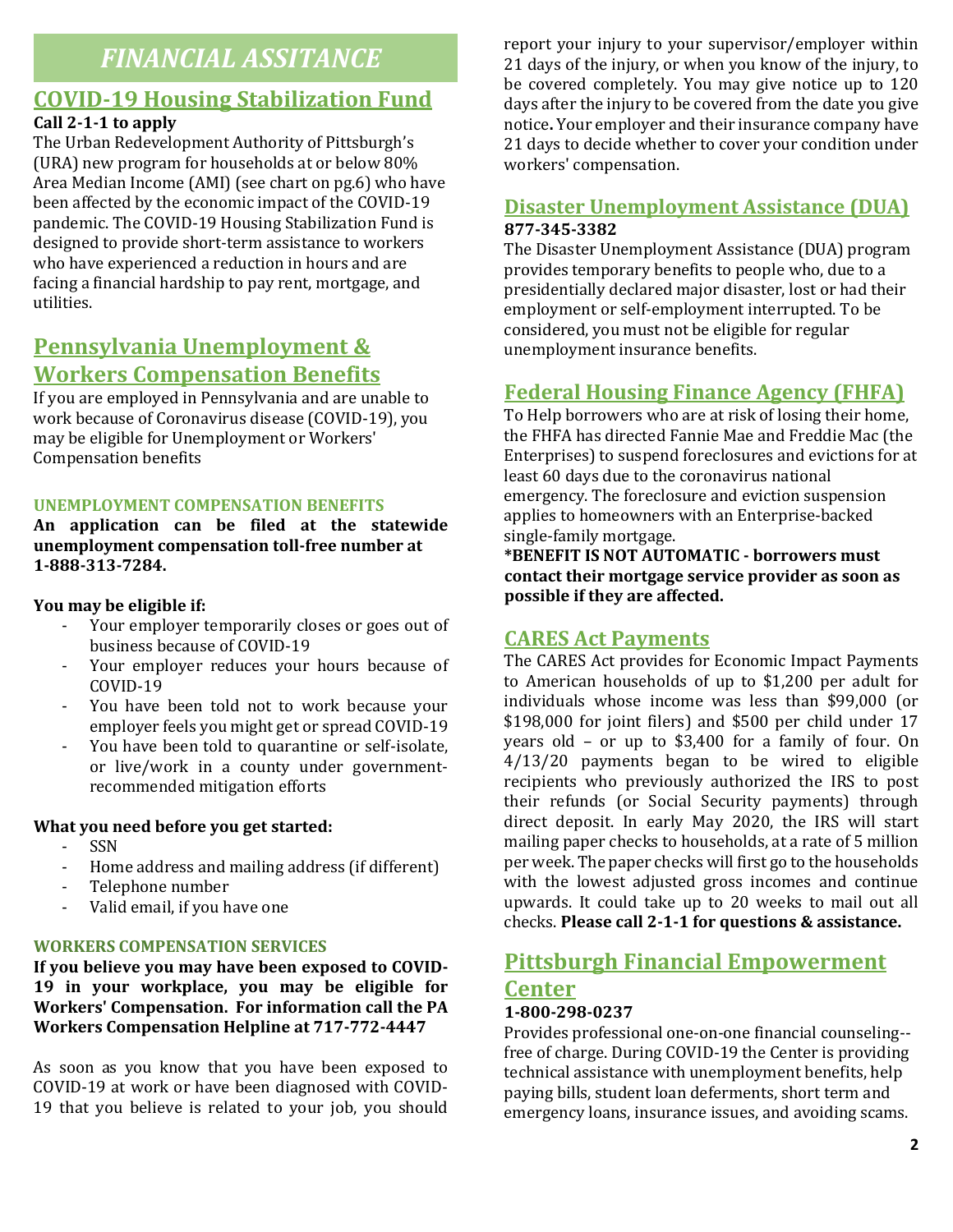## **Helpful tips to avoid scams:**

- Calls or emails asking for individuals to provide personal information in order to receive their COVID relief check
- Phone calls stating there is an issue with your social security benefits and/or they may be canceled if you do not act right away
- Letters sent through the U.S. Mail threatening suspension of Social Security benefits due to COVID-19 or coronavirus-related office closures
- Phone calls, text messages or even at home visitors offering COVID-19 tests and/or unapproved treatments

*The best defense is to say NO if anyone contacts you and asks for your Social Security number, bank account number, credit card information, Medicare ID number, driver's license number or any other personally identifiable information by phone, in person, by text message, or email.*

# *UTILITY ASSISTANCE*

## **Gas Utility Assistance Programs**

*The following are programs available to both Peoples and Columbia Gas customers. Both providers manage a host of assistance programs. Those administered by only one provider will be indicated. To access these programs, call the number listed for your gas provider.*

| <b>Peoples Gas</b> | Columbia Gas     |
|--------------------|------------------|
| $(800)$ 400-9276   | $(800)$ 537-7431 |

## **Customer Assistance Program/Budget Billing**

**(CAP)** participants are given affordable, monthly, longterm bill payment plans so they can maintain their gas service. Payments are based on income, not gas usage.

### **Emergency Furnace, Water Heater, and Line Repair Program**

Provides assistance to income eligible customers who own their home with furnace, primary heat source appliances, and houseline repair issues.

### **Customer Assistance Referral and Evaluation Services (CARES) \****Columbia Gas only*

Offers basic budget counseling, customized payment plans, and referrals to energy grant programs and community resources. In cases of extreme hardship, those above income limits may qualify.

### **Dollar Energy Fund Grants (800) 764-0111**

Provides cash assistance to income eligible customers whose gas service is off or in threat of termination. You must have applied for LIHEAP/Crisis first (when open) and have made a good faith payment on the account within the last 90 days. Program opens October 1st.

# **Duquesne Light**

### **Customer Assistance Program**

This program offers qualifying Duquesne customers reduced monthly payments based on ability to pay and debt forgiveness if terms of the CAP agreements are met. The applicant's household income must be less than 150% of the federal income poverty guideline(see chart on pg.6).Contact the CAP location nearest you for an application.

**Holy Family Institute** *McKeesport* **(412) 896-4314 Holy Family Institute** *McKees Rocks* **(412) 331-8665 Holy Family Institute** *Beaver Falls* **(724) 846-6400 Holy Family Institute** *Aliquippa* **(724) 788-1564 Holy Family Institute** *Swissvale* **(412) 244-8010 Holy Family Institute** *North Side* **(412) 322-6588 Catholic Charities** *Downtown* **(412) 325-6749**

# **Pennsylvania American Water H20 to Help Others Program**

# **(888) 282-6816**

Provides water service assistance to low-income customers who are at or below 150% of the Federal Poverty guidelines (see chart on page 6) in the form of grants of up to \$500 per year, an 85 % discount on the monthly water service charge, and water-saving devise and education. They also connect low-income customers to wastewater service assistance in the form of grants of up to \$500 per year, and a 20% discount on the total wastewater charges.

## **Phone & Internet**

## **(Please Call Your Service Provider For More Info)**

## **Comcast, 1-800-934-6489**

Comcast internet users have unlimited data for 60 days and will not disconnect services or assess late fees for 60 days. Comcast Internet Essentials is offering two free months of Internet to qualified low income customers, call **1-855-846-8376**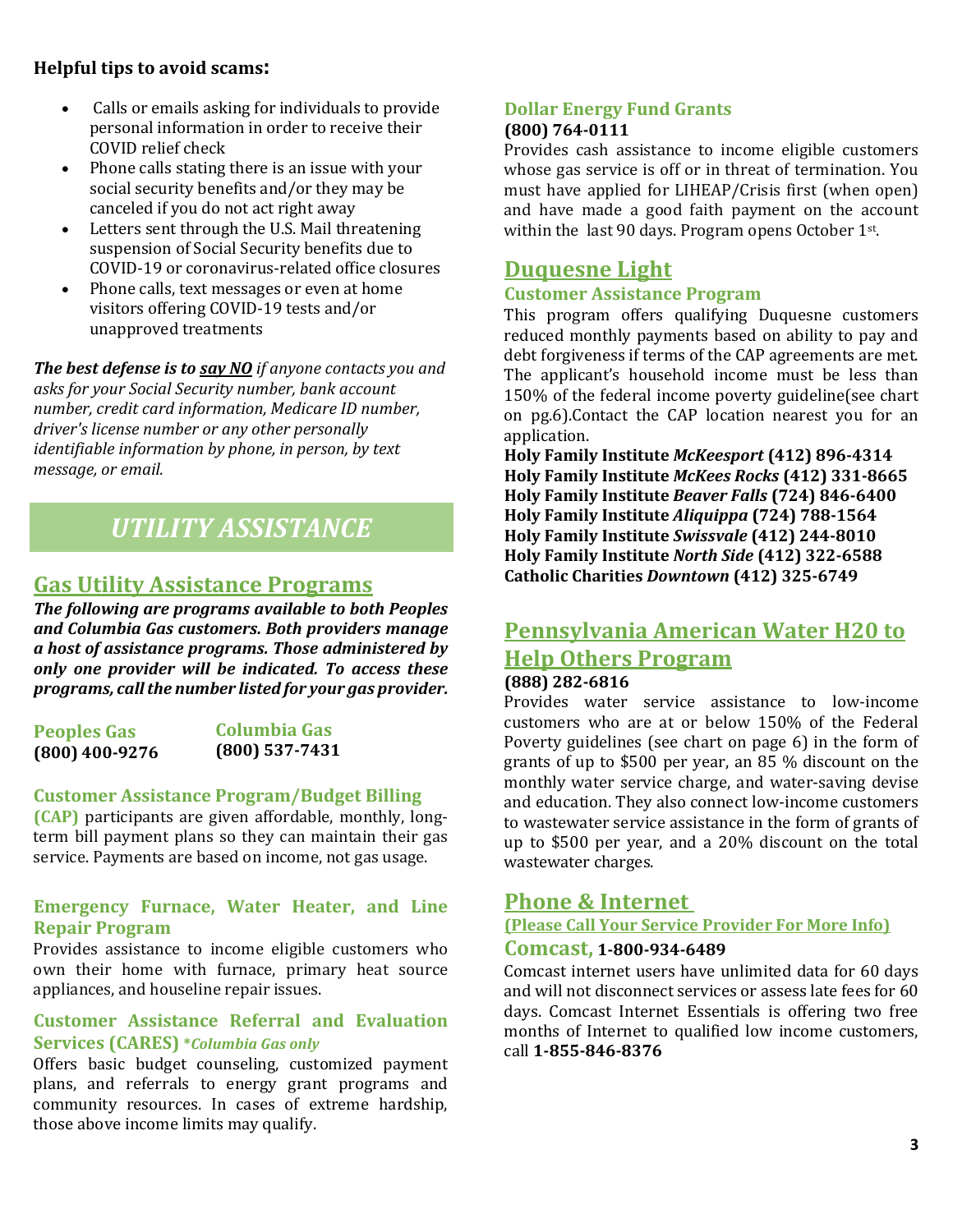### **Verizon, 1-800-922-0204**

Waived late fees & service disruption. Offering two months of waived internet and voice service charges for current Lifeline customers and a new affordable internet option for low income households. Unlimited domestic calling. Automatically adding 15GB of data across nearly all mobile plans.

### **AT&T, 1-800-288-2020**

Offering free public access at its hotspots for 60 days, no late fees, and unlimited data to customers for at least 60 days

### **Sprint, 1-888-211-4727**

Offering expanded roaming access to the T-Mobile network, free international calling, no late fees, and unlimited data for 60 days

### **Cricket Wireless, 1-800- 274-253**

Waiving Reactivation Fees, have BridgePay available, which lets you split your current bill into two payments

**If you're provider is not listed we recommend contacting them and ask what adjustments they have made due to COVID-19.**

**If your utility provider could not solve your utility issue you can seek assistance by calling the Pennsylvania Public Utility Commission Consumer Hotline at (800)-692-7380.**

# *TRANSPORTATION*

# **Port Authority**

#### **412-442-2000**

To make sure riders have enough space to spread out and to prevent overcrowding, Port Authority is limiting the number of passengers who can be on a vehicle at one time. Drivers will pass up stops when their vehicle reaches the limit until other passengers on the vehicle disembark. The new limitations are listed below:

- All riders must wear mask or face covering
- Number of riders on buses are limited. Passengers allowed on the bus depends on size of bus.
- All riders will board and exit through the rear.
- Front door boarding reserved for riders who need the bus to be lowered, to use the ramp or require priority seating.
- Bus riders will simply show their ConnectCard or other fare product to the operator as they board

through the rear doors; cash fares will not be collected due to the restriction.

Light rail riders will continue to pay at onboard and offboard fareboxes.

## **ACCESS Transit**

### **412-562-5353**

The ACCESS program is included in Port Authority's COVID-19 plan. ACCESS is a door-to-door, advance reservation, shared–ride transportation program provided throughout Allegheny County and to destinations in adjoining counties within 1.5 miles. Please call to schedule ride or get contact information for an ACCESS service provider in your neighborhood.

## **Travelers Aid Medical Assistance Transportation (MATP) 412-281-5474**

Through a contract with the Allegheny County Department of Human Services and Office of Medical Assistance Transportation, Travelers Aid can provide roundtrip transportation to eligible consumers to attend billable to medical assistance services.

# *PRESCRIPTIONS*

## **PACE Prescription Assistance Program 1-800-225-7223**

PACE is Medicare and Medicaid program that helps people meet their health care needs. The PACE prescription assistance program is allowing for early prescription refills in order to allow older adults to keep several weeks' worth of medication on hand as is recommended by the current COVID-19 preparedness guidance. PACE will now reimburse refills purchased before 75% of the days' supply has passed except for opioids and other controlled substances – these will be handled on a case-by-case basis. To refill your medication early, simply ask your pharmacy provider. For information about qualifying for PACE, please call

## **Local Pharmacies**

Many local pharmacies across Allegheny County are now offering free delivery for all older adults, even if they are not a PACE beneficiary. When requesting your medication to be filled or refilled, simply ask your pharmacy provider for free home delivery.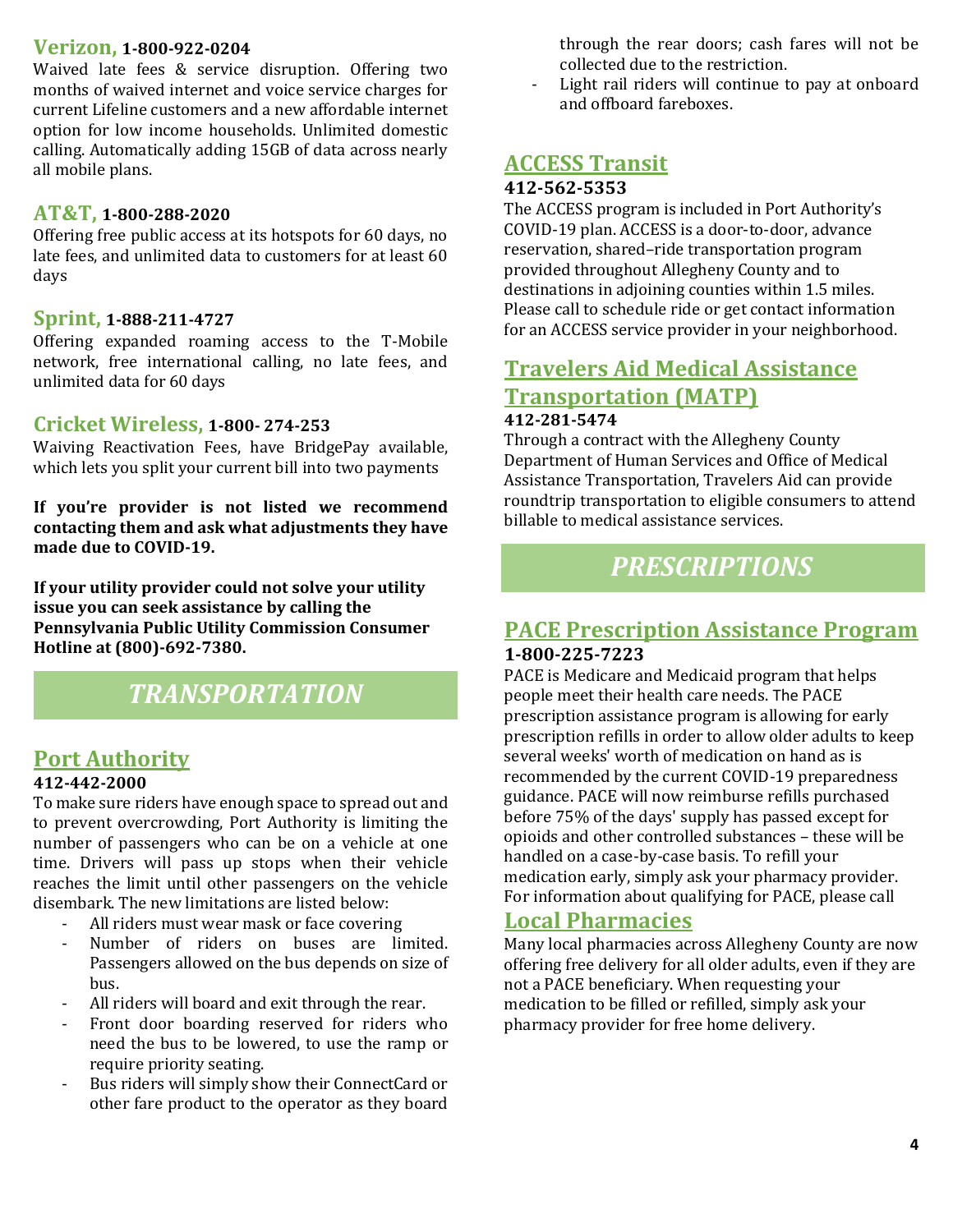# *MENTAL HEALTH*

## **Peer Support & Advocacy Network**

**Peer Support and Advocacy Network is available from 10:00 a.m. to 12:00 a.m. 1-866-661-972 Crisis Services available 24/7 call 1-888-796-8226** Peer Support and Advocacy Network is an organization offering peer support to individuals with mental illness through a variety of programs. All programs focus on recovery and the provision of hope and understanding.

# **Substance Abuse and Mental Health Services Administration (SAMHSA)**

**Disaster Distress Hotline is 1-800-985-5990 or text TalkWithUs to 66746. People with deafness or hearing loss can use their preferred relay service to call 1-800-985-5990**

SAMSHA's trained information specialists answer calls, transfer callers to state services or other appropriate intake centers in their states, and connect them with local assistance and support.

## **Resolve Crisis Services**

**24-hour hotline at 1-888-796-8226**

Resolve Crisis Hotline is free for Allegheny County Residents and can be of help if you need to talk with someone about any problem – big or small. **Some examples are:**

- You've had a bad day or a series of bad days.
- You're dealing with the loss of a loved one
- You've lost your job
- You want to help a loved one with any of these concerns.

# *SOCIAL/COMMUNITY SUPPORT*

# **Pittsburgh Cares Buddy Program**

### **412-471-2114 ext.200**

In light of the COVID-19 Pandemic, Pittsburgh Cares is hoping to help those who wish to be a "buddy" to someone and to help those seeking a "buddy". People who receive a "buddy" can be people over the age of 60, people who are immunocompromised, or have spouses working on the "front lines" and cannot go to the store, etc. Duties of a "buddy" include check-in phone calls , sharing of any news and information, running errands such as picking

up groceries, medications, etc. (when possible/ if needed). Please call to be a "buddy or receive a "buddy."

## **Lawrenceville United Buddy Program 412-802-7220**

Lawrenceville United has stepped up to support those who are at higher risk from COVID-19 by offering to pair interested applicants with "buddies" to do check-in phone calls, pick up and deliver groceries/prescriptions, prepare home-cooked meals, share relevant health information, provide pet care, take out the garbage, collect mail, and more. Lawrenceville United encourages older adults and residents with serious chronic medical conditions to take the advice of the CDC and accept a "Buddy" to have a support system (or a back-up to your existing support system) in the days and weeks ahead. *Applicants do not have to be Lawrenceville residents to apply.* 

# **Spiritual Support**

For universal prayer needs, from wanting someone to pray with you or requests for congregations to pray for you please call Andy Hromoko at **412-980-9463**. Andy will also be happy to connect you with a diverse array of denominations for your spiritual needs.

# **Technology Assistance**

University of Pittsburgh is offering technology assistance for issues such as connecting to the internet, setting up email, and any other related tech questions. Please call 412.383.0805 (if prompted enter ID: 702 100 473#) from 9:00am-5:00pm.

# *ABUSE*

# **Women's Center & Shelter of Greater Pittsburgh**

#### **412-687-8005, 24 hr. hotline.**

People are being asked to stay at home which can be the most dangerous place for domestic violence victims and their children. If you or someone you know is experiencing physical, emotional or psychological abuse from a spouse or partner, call the Women's Center & Shelter of Greater Pittsburgh's 24-Hour Emergency Hotline for help and support.

## **Allegheny County Area Agency on Aging**

**412-350-6905 or 1-800-344-4319**  Area Agency on Aging accepts calls 24 hrs a day for